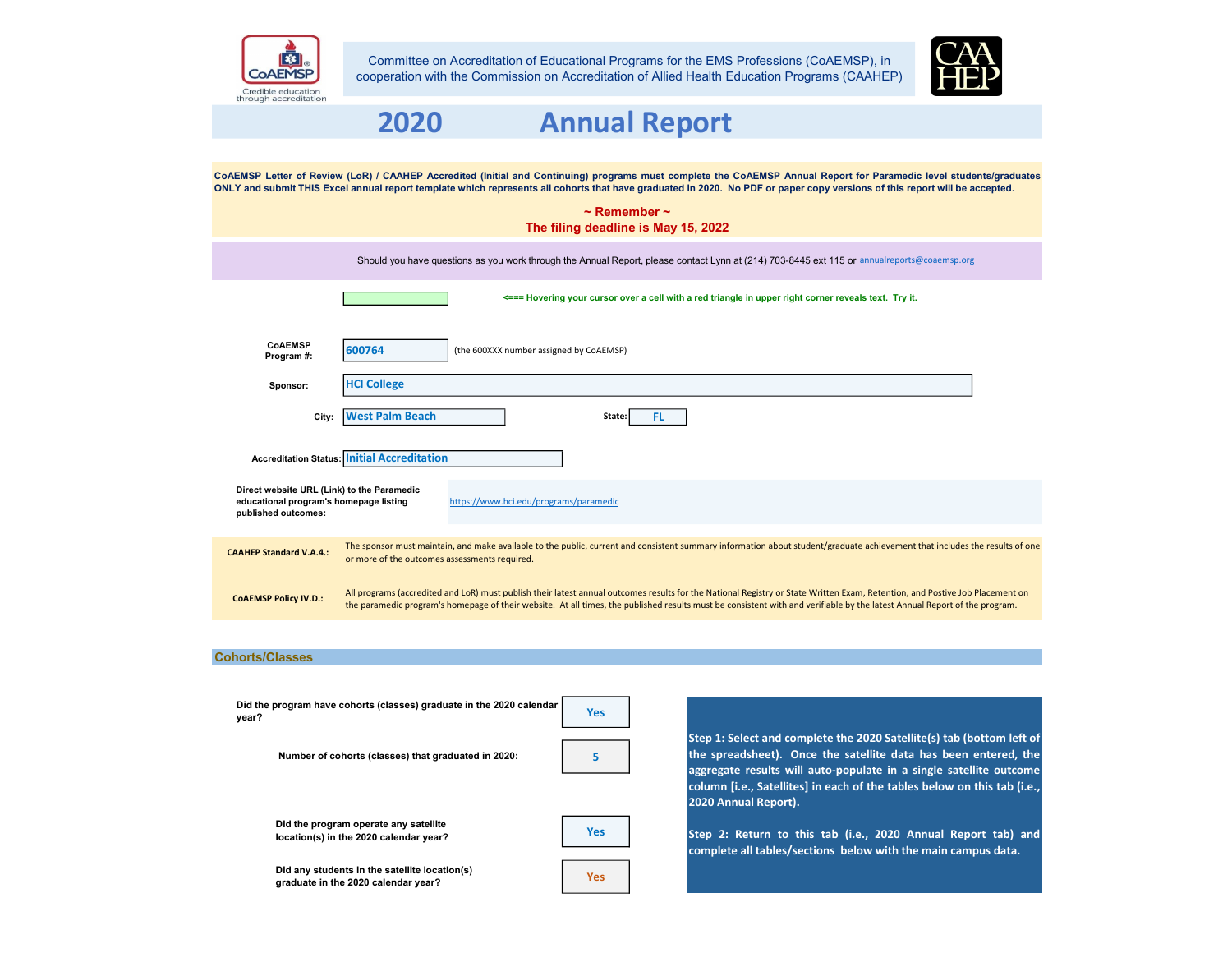600764 HCI College

# RETENTION / ATTRITION

The Retention outcome threshold set by the CoAEMSP is 70% and based on the retention/attrition formula. The success of Retention will be computed using the total number of students that completed in the most recent reporting year (2020) and is calculated by determining Attrition (the number of students who dropped out divided by the number enrolled after 10% of total clock hours). Once the Attrition percentage has been determined, then the Retention percentage is 100% minus the Attrition percentage. All programs must calculate retention based upon the number of students enrolled after completing 10% of the program's advertised TOTAL clock hours (e.g., 10% of 1,200 total clock hours = 120 hours; students completing more than 120 hours will be considered enrolled and will be counted in the calculation of the retention outcome). This includes all CORE paramedic coursework (not inclusive of prerequisites such as English, anatomy and physiology, etc.). Core paramedic coursework encompasses all phases of the program including didactic, lab, clinical, field experience, and capstone field internship.

| <b>Retention Threshold 70%</b>                                               | <b>Cohort</b>                                                                                                                                 | Cohort         | <b>Cohort</b>  | <b>Cohort</b>  | <b>Cohort</b> |  |  | <b>Satellites</b> | <b>Reporting Year</b> |
|------------------------------------------------------------------------------|-----------------------------------------------------------------------------------------------------------------------------------------------|----------------|----------------|----------------|---------------|--|--|-------------------|-----------------------|
|                                                                              | #1:                                                                                                                                           | #2:            | #3:            | #4:            | #5:           |  |  | <b>Data</b>       | <b>Totals</b>         |
| <b>Enrollment Date</b><br>$mm/dd/yyyy$ =>                                    | 5/6/2019                                                                                                                                      | 9/3/2019       | 9/3/2019       | 1/6/2020       | 1/6/2020      |  |  |                   |                       |
| $mm/dd/yyyy$ =><br><b>On-time Graduation Date</b>                            | 4/25/2020                                                                                                                                     | 8/22/2020      | 12/19/2020     | 8/22/2020      | 12/19/2020    |  |  |                   |                       |
| Number enrolled after 10% of total clock hours                               | 9                                                                                                                                             | 34             | 3              | $\overline{4}$ | 26            |  |  | 28                | 104                   |
| Academic Reasons for Attrition (after 10% completion):                       |                                                                                                                                               |                |                |                |               |  |  |                   |                       |
| *(answer required for each academic category or results will not calculate.) |                                                                                                                                               |                |                |                |               |  |  |                   |                       |
| *Number dismissed due to grades                                              | $\overline{0}$                                                                                                                                | $\overline{0}$ | $\mathbf{0}$   | $\mathbf{0}$   | $\mathbf{0}$  |  |  | $\mathbf{0}$      | $\overline{0}$        |
| *Number withdrew due to grades                                               | $\Omega$                                                                                                                                      | $\mathbf 0$    | $\mathbf 0$    | $\mathbf 0$    | $\mathbf{0}$  |  |  | 0                 | $\Omega$              |
| *Number due to other academic                                                | $\mathbf{0}$                                                                                                                                  | $\overline{2}$ | $\mathbf{0}$   | $\mathbf{0}$   | $\mathbf{1}$  |  |  | 3                 | 6                     |
| Subtotal # Academic Attrition Reasons                                        | 0                                                                                                                                             | $\overline{2}$ | $\mathbf 0$    | $\mathbf 0$    | $\mathbf{1}$  |  |  | 3.                | 6                     |
|                                                                              | Non-academic Reasons for Attrition (after 10% completion):<br>*(answer required for each non-academic category or results will not calculate) |                |                |                |               |  |  |                   |                       |
| *Number due to financial                                                     | $\overline{0}$                                                                                                                                | $\overline{0}$ | $\overline{0}$ | $\overline{0}$ | $\mathbf{0}$  |  |  | $\overline{0}$    | $\Omega$              |
| *Number due to medical/personal                                              | $\Omega$                                                                                                                                      | $\Omega$       | $\mathbf{0}$   | $\mathbf{0}$   | $\mathbf{0}$  |  |  | $\Omega$          | $\Omega$              |
| *Number due to other/unknown                                                 | $\overline{0}$                                                                                                                                | 9              | $\mathbf{1}$   | $\overline{0}$ | $\mathbf{0}$  |  |  | $\mathbf{0}$      | 10                    |
| Subtotal # Non-academic Attrition Reasons                                    | O                                                                                                                                             | 9              | $\mathbf{1}$   | $\mathbf 0$    | $\mathbf 0$   |  |  | $\mathbf 0$       | 10                    |
| <b>Total Attrition 2020</b>                                                  | $\mathbf{0}$                                                                                                                                  | 11             | $\mathbf{1}$   | $\mathbf{0}$   | $\mathbf{1}$  |  |  | 3                 | 16                    |
| <b>Total Graduates 2020</b>                                                  | 9                                                                                                                                             | 23             | $\overline{2}$ | 4              | 25            |  |  | 25                | 88                    |
| <b>Attrition %</b>                                                           | 0.0%                                                                                                                                          | 32.4%          | 33.3%          | 0.0%           | 3.8%          |  |  | 10.7%             | 15.4%                 |
| <b>Retention %</b>                                                           | 100.0%                                                                                                                                        | 67.6%          | 66.7%          | 100.0%         | 96.2%         |  |  | 89.3%             | 84.6%                 |
| The outcome threshold of 70% has been met.                                   |                                                                                                                                               |                |                |                |               |  |  |                   |                       |
| Please complete the next table below.                                        |                                                                                                                                               |                |                |                |               |  |  |                   |                       |

| (For informational purposes only to check for accuracy) |
|---------------------------------------------------------|
| Manually Calculate Attrition/Retention Results:         |

 Attrition = Total # of Academic Reasons + Non-academic Reasons Number enrolled after 10% of total clock hours

Retention = 100% - Attrition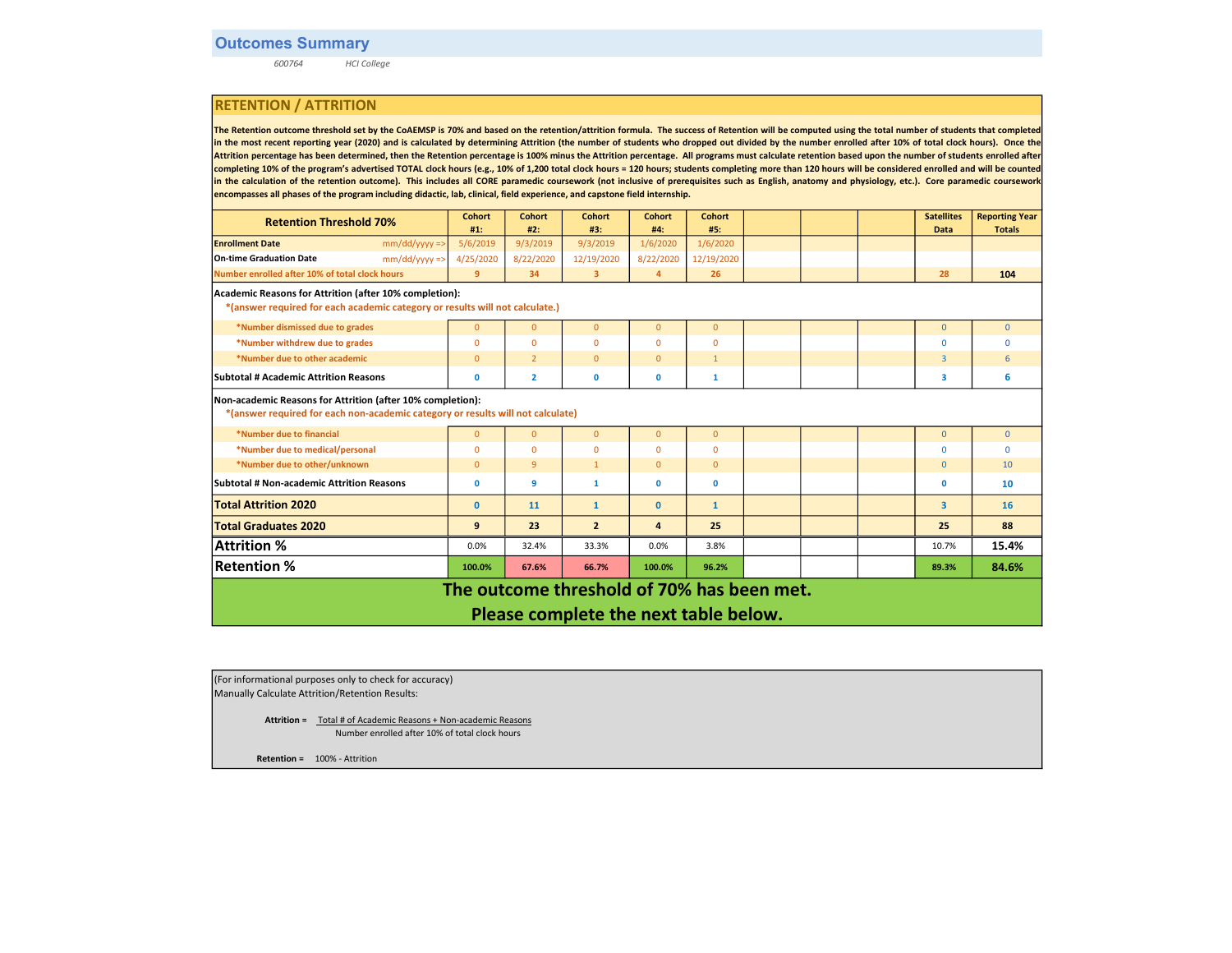| Are results being reported for both the National Registry & State | No. |
|-------------------------------------------------------------------|-----|
| <b>Written Examinations?</b>                                      |     |

Which written examination results are being reported?

National Registry

# NATIONAL REGISTRY / STATE WRITTEN EXAMINATION

The Written Examination (National Registry/State) outcome threshold set by the CoAEMSP is 70%. The success of any examination results will be computed over the most recent reporting year (2020) based on the total number of graduates attempting the examination (i.e., unduplicated head count of attempters who pass).

| National Registry / State Written Threshold<br>70%                                                                                                               | Cohort<br>#1: | Cohort<br>#2: | <b>Cohort</b><br>#3:                  | <b>Cohort</b><br>#4:    | <b>Cohort</b><br>#5: |  |  | <b>Satellites</b><br>Data | <b>Reporting Year</b><br><b>Totals</b> |
|------------------------------------------------------------------------------------------------------------------------------------------------------------------|---------------|---------------|---------------------------------------|-------------------------|----------------------|--|--|---------------------------|----------------------------------------|
| <b>Enrollment Date</b>                                                                                                                                           | 5/6/2019      | 9/3/2019      | 9/3/2019                              | 1/6/2020                | 1/6/2020             |  |  |                           |                                        |
| On-time Graduation Date                                                                                                                                          | 4/25/2020     | 8/22/2020     | 12/19/2020                            | 8/22/2020               | 12/19/2020           |  |  |                           |                                        |
| <b>Total Graduates in Reporting Year</b><br>*(answer required for each category below)<br>see definitions by hovering over<br>any of the red comment triangle(s) | 9             | 23            | $\overline{2}$                        | $\overline{\mathbf{a}}$ | 25                   |  |  | 25                        | 88                                     |
| *Number of Graduates Attempting the<br><b>Certification Examination or State License</b><br>(NREMT + State)                                                      | 9             | 19            | $\Omega$                              | $\overline{3}$          | $\mathbf{1}$         |  |  | 9                         | 41                                     |
| *Number passing - First attempt<br>(Informational Only)                                                                                                          | 8             | 9             | $\overline{0}$                        | $\overline{2}$          | $\mathbf{1}$         |  |  | $\overline{3}$            | 23                                     |
| *Number passing - 3rd attempt cumulative<br>pass rate<br>(First + Second + Third Attempts)                                                                       | 9             | 10            | $\overline{0}$                        | 3                       | 1                    |  |  | 6                         | 29                                     |
| <b>Total Passing in 2020</b>                                                                                                                                     | 9             | 10            | $\mathbf 0$                           | 3                       | $\mathbf{1}$         |  |  | 6                         | 29                                     |
| National Registry / State Written<br><b>Pass Rate Success</b>                                                                                                    | 100.0%        | 52.6%         | 0.0%                                  | 100.0%                  | 100.0%               |  |  | 66.7%                     | 70.7%                                  |
| The outcome threshold of 70% has been met.                                                                                                                       |               |               |                                       |                         |                      |  |  |                           |                                        |
|                                                                                                                                                                  |               |               | Please complete the next table below. |                         |                      |  |  |                           |                                        |

(For informational purposes only to check for accuracy) Manually Calculate NREMT/State Written Examination Results:

NREMT Pass Rate Success = 3rd attempt cumulative

# of total graduates attempting the written examination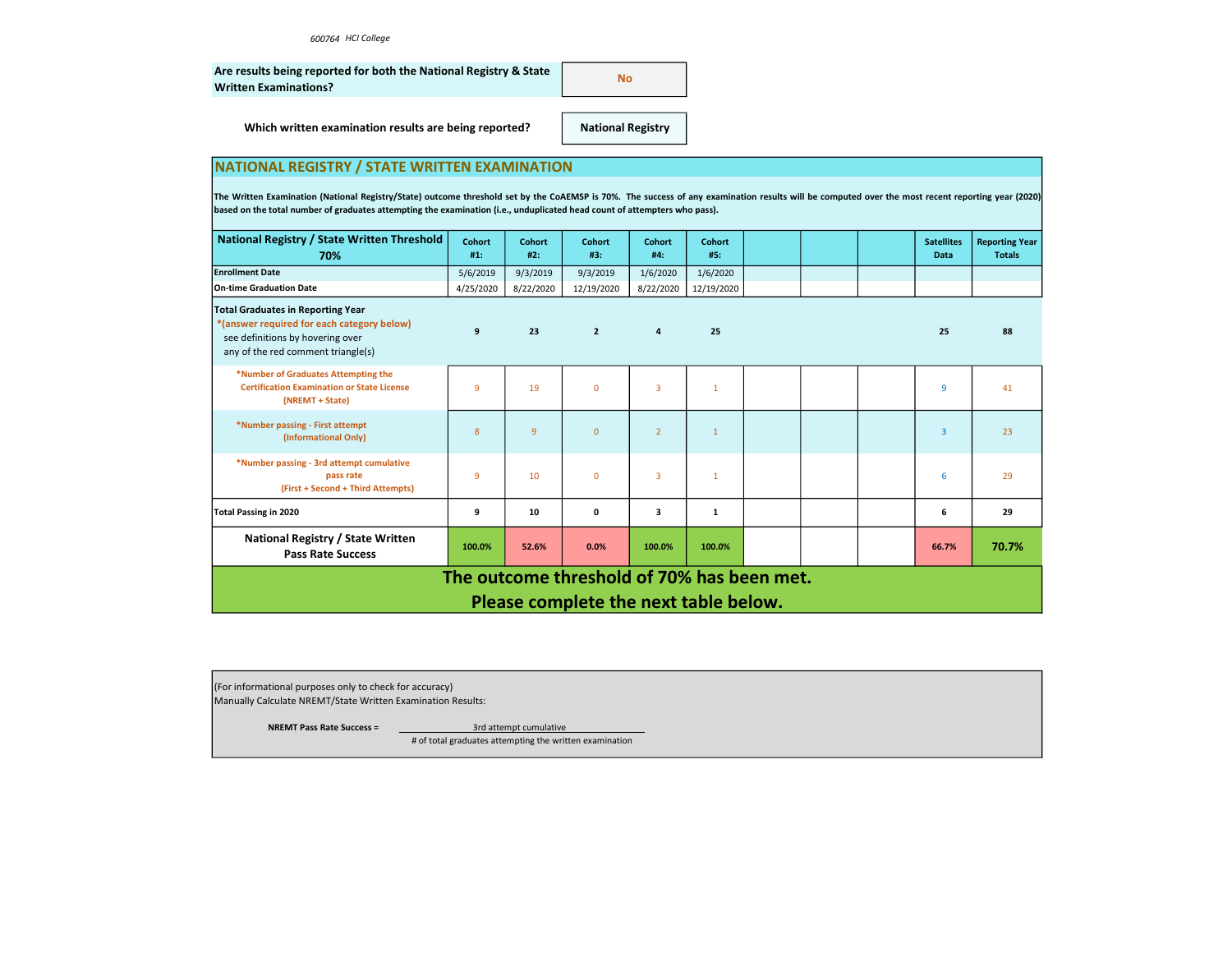## POSITIVE PLACEMENT

The Positive Placement outcome threshold set by the CoAEMSP is 70%. Positive Placement means that the graduate is employed full or part-time or volunteers in the profession or in a related field; or is continuing his/her education; or is serving in the military. A related field is one in which the individual is using cognitive, psychomotor, and affective competencies acquired in the Paramedic educational program.

| <b>Positive Placement Threshold 70%</b>                                                                                          | Cohort<br>#1: | <b>Cohort</b><br>#2: | <b>Cohort</b><br>#3: | <b>Cohort</b><br>#4: | <b>Cohort</b><br>#5: |  |  | <b>Satellites</b><br><b>Data</b> | <b>Reporting Year</b><br><b>Totals</b> |
|----------------------------------------------------------------------------------------------------------------------------------|---------------|----------------------|----------------------|----------------------|----------------------|--|--|----------------------------------|----------------------------------------|
| <b>Enrollment Date</b>                                                                                                           | 5/6/2019      | 9/3/2019             | 9/3/2019             | 1/6/2020             | 1/6/2020             |  |  |                                  |                                        |
| On-time Graduation Date                                                                                                          | 4/25/2020     | 8/22/2020            | 12/19/2020           | 8/22/2020            | 12/19/2020           |  |  |                                  |                                        |
| <b>Total Graduates in Reporting Year</b><br>*(answer required for each placement<br>category)                                    | 9             | 23                   | $\overline{2}$       | 4                    | 25                   |  |  | 25                               | 88                                     |
| *Number of Graduates employed                                                                                                    |               | 14                   | $\overline{2}$       | 3                    | 10                   |  |  | 15                               | 51                                     |
| *Number of Graduates continuing education or<br>serving in the military in lieu of employment                                    | $\Omega$      | $\overline{2}$       | $\Omega$             | $\mathbf{0}$         | $\overline{2}$       |  |  | $\Omega$                         | $\mathbf{A}$                           |
| <b>Total Positive Placement in 2020</b>                                                                                          | 7             | 16                   | $\overline{2}$       | 3                    | 12                   |  |  | 15                               | 55                                     |
| <b>Positive Placement</b>                                                                                                        | 77.8%         | 69.6%                | 100.0%               | 75.0%                | 48.0%                |  |  | 60.0%                            | 62.5%                                  |
| The outcome threshold of 70% has not been met.<br>Please continue to scroll to the right and complete ALL required questions ==> |               |                      |                      |                      |                      |  |  |                                  |                                        |
|                                                                                                                                  |               |                      |                      |                      |                      |  |  |                                  |                                        |

(For informational purposes only to check for accuracy) Manually Calculate Positive Placement Results:

> Positive Placement = # of graduates employed + # of graduates continuing ed/serving in the military but NOT employed Total Graduates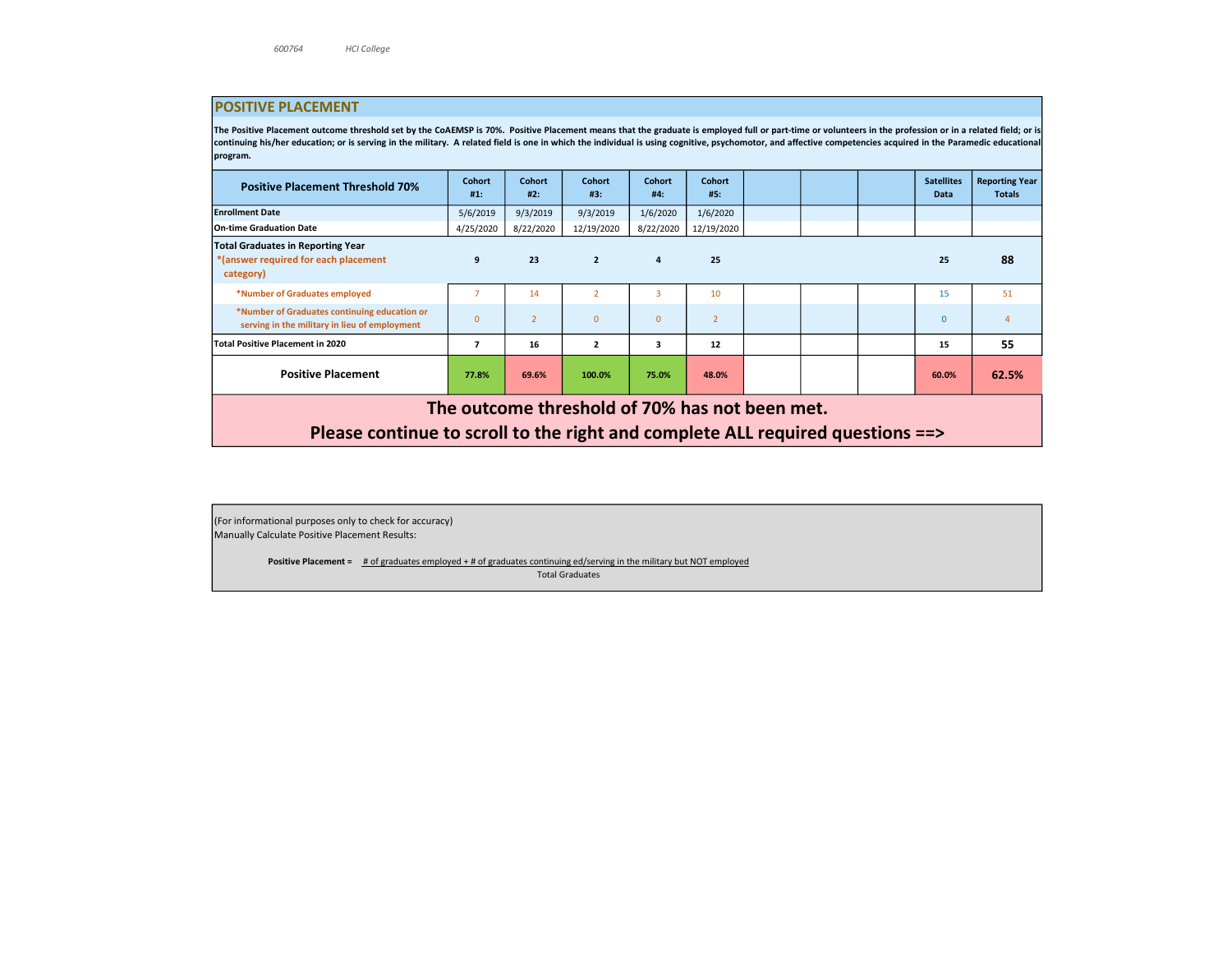## GRADUATE SURVEYS

For each group of graduating students, programs are required to conduct surveys intended for graduates who are employed and have been functioning as a Paramedic and their employers within 6-12 months after graduation using the CoAEMSP required graduate survey items.

|                                                                                     | <b>Reporting</b><br><b>Year Totals</b> |
|-------------------------------------------------------------------------------------|----------------------------------------|
| <b>Total Graduates in Reporting Year</b>                                            | 88                                     |
| <b>Total Number of Graduate Surveys Sent</b><br>(answer required for this category) |                                        |
| Total Number of Graduate Surveys Received<br>(answer required for this category)    |                                        |

## REQUIRED: A detailed ANALYSIS for Graduate Surveys in the box below

Survey were not traced for this corhort. Starting Novemember 2021 this issue was identified, surveys were created and graduates surveys are now sent every 6 to 12 month via Survey Hero.

#### REQUIRED: A detailed ACTION PLAN for Graduate Surveys in the box below

Since the graduates were not surveyed during 2020, the College immediately addressed the issue and ensured surveys are being sent. Upon receiving the surveys for the 2021 graduates, the College will be able to provide an action plan based on the results.

# Completion of the analysis and action plan boxes above are required.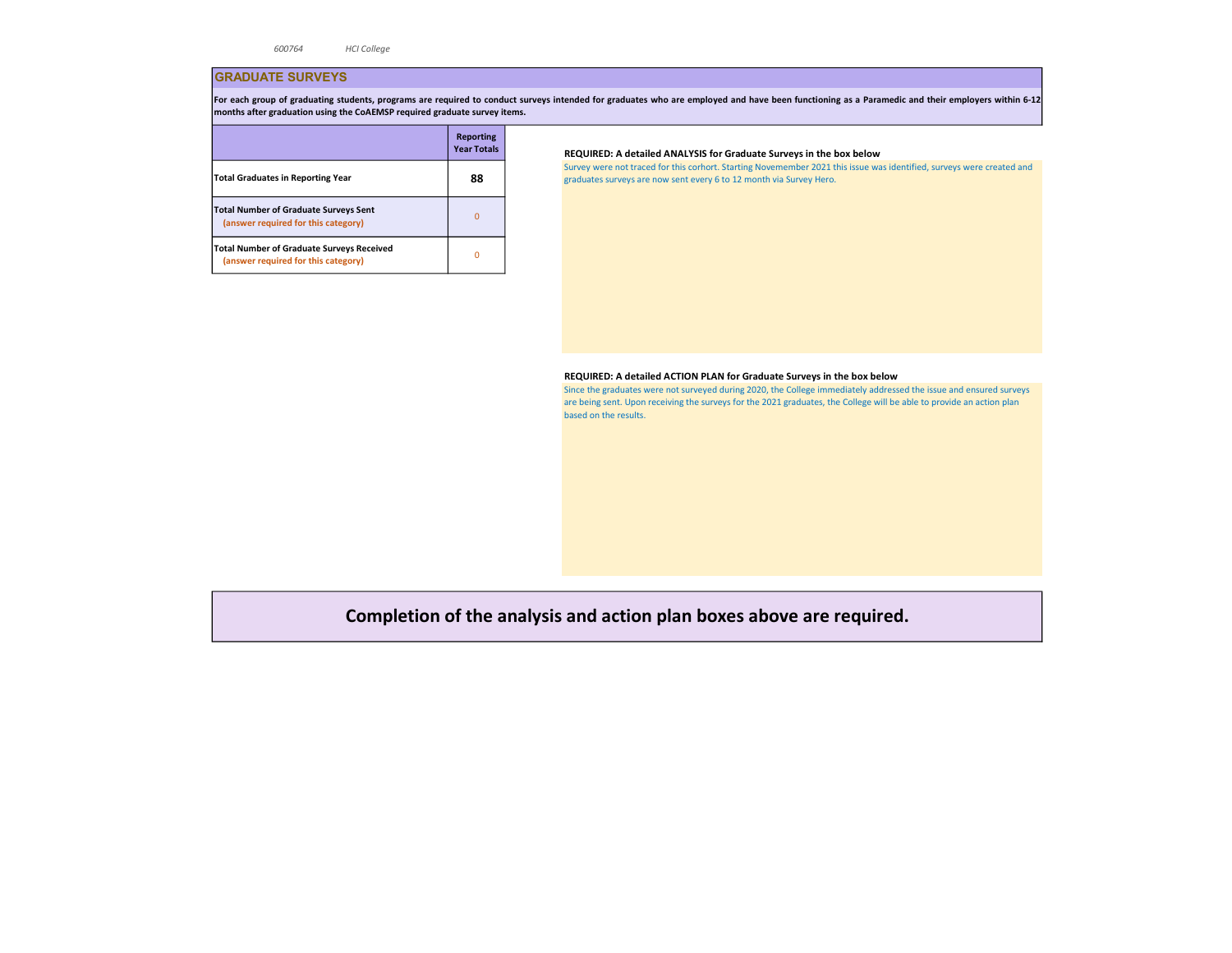# EMPLOYER SURVEYS

For each group of graduating students, programs are required to conduct surveys intended for graduates who are employed and have been functioning as a Paramedic and their employers within 6-12 months after graduation using the CoAEMSP required employer survey items.

|                                                                                                                      | <b>Reporting</b><br><b>Year Totals</b> |
|----------------------------------------------------------------------------------------------------------------------|----------------------------------------|
| <b>Total Graduates in Reporting Year</b>                                                                             | 88                                     |
| <b>Total Positive Placement in 2020</b>                                                                              | 55                                     |
| <b>Total Number of Surveys Sent to Employers of</b><br><b>Graduates</b><br>(answer required for this category)       | Ω                                      |
| <b>Total Number of Surveys Returned from</b><br><b>Employers of Graduates</b><br>(answer required for this category) | n                                      |

## REQUIRED: A detailed ANALYSIS for Employer Surveys in the box below

Survey were not traced for this corhort. Starting Novemember 2021 this issue was identified, surveys were created and employer surveys are now sent every 6 to 12 month via Survey Hero.

## REQUIRED: A detailed ACTION PLAN for Employer Surveys in the box below

Since the employers were not surveyed during 2020, the College immediately addressed the issue and ensured surveys are being sent. Upon receiving the surveys for 2021, the College will be able to provide an action plan based on the results.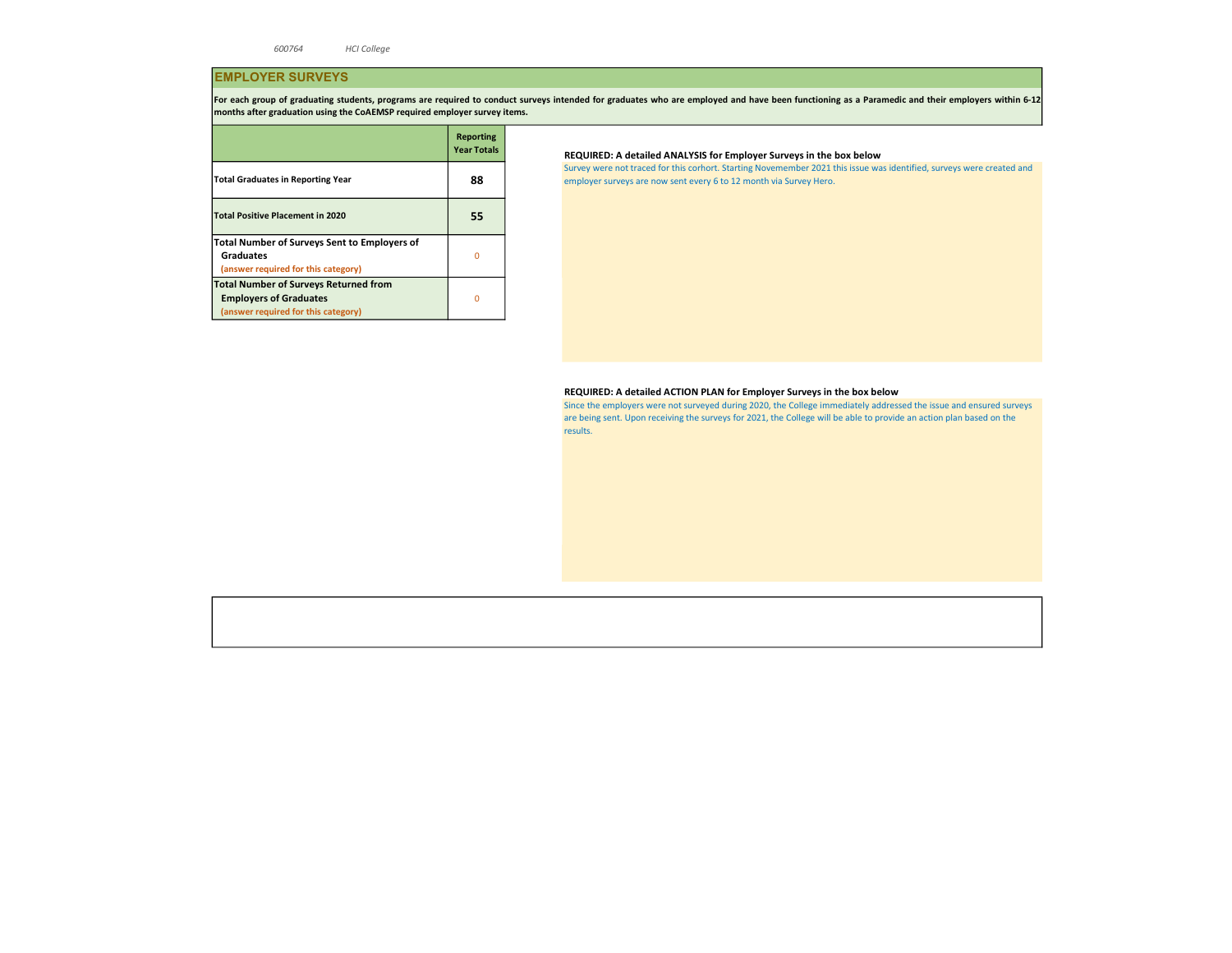## RESOURCE ASSESSMENT

Programs (CoAEMSP LoR & CAAHEP accredited) must conduct Resource Assessment at least annually (Standard IIID) and are required to complete a Resource Assessment Matrix (RAM) which includes ten (10) categories [Faculty, Medical Director, Support Personnel, Curriculum, Financial Resources, Facilities, Clinical Resources, Field Internship Resources, Learning Resources, and Physician Interaction]. If programs have identified deficiencies in resources, an action plan and follow up are required to address those deficiencies. The Advisory Committee should be involved in both assessing the resources and reviewing the result. All resource assessment documents (i.e. student and personnel surveys, matrix, and data collection spreadsheet) are located on the CoAEMSP website.

http://coaemsp.org/Evaluations.htm

Were all of the Resource Assessment Matrix [RAM] categories equal to or above 80% in the 2020 calendar year?

Yes

Congratulations!! All Resource Assessment Matrix categories have been indicated as Met. Please scroll down to the General Information section below.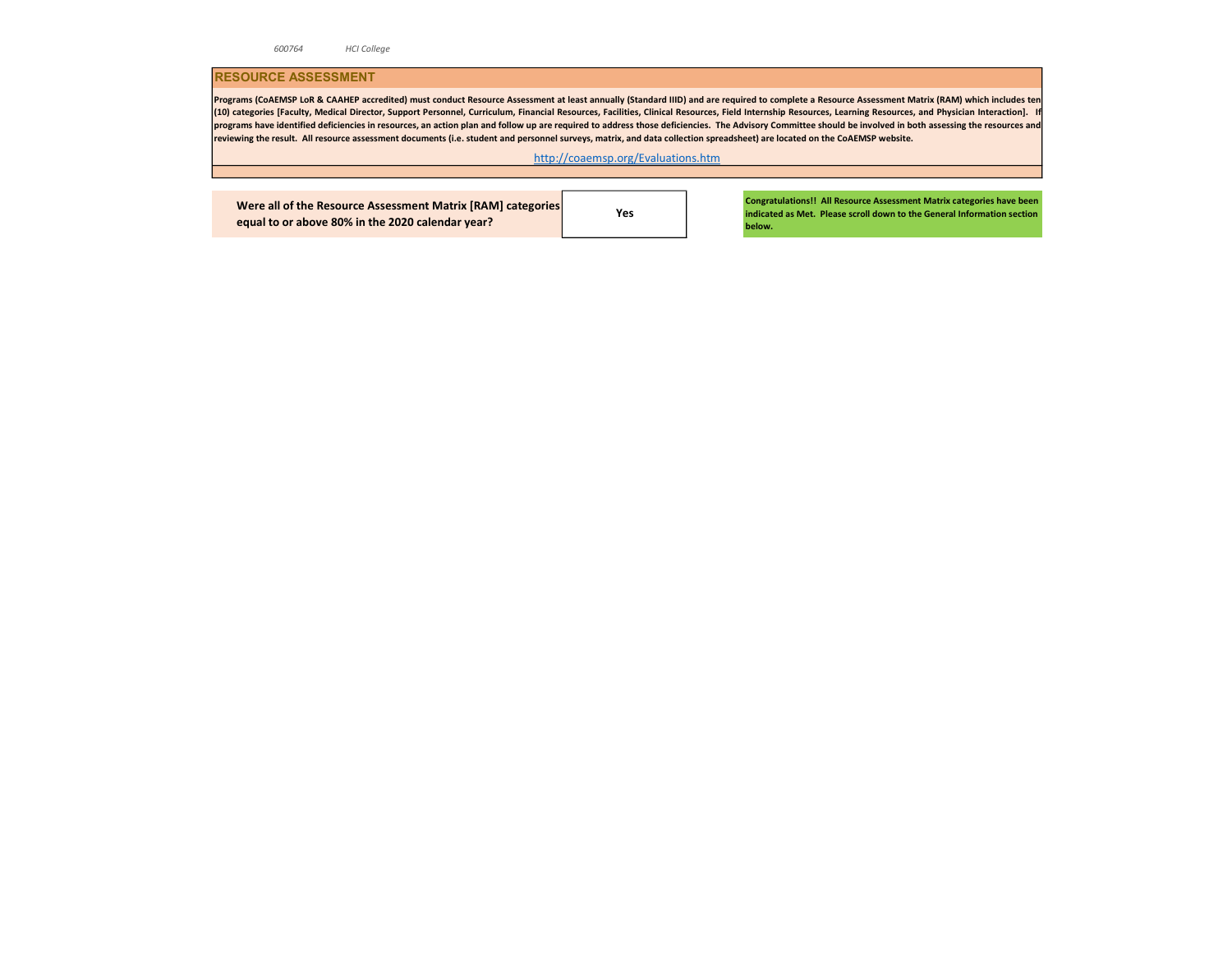### General Information

1) Total number of clock hours of instruction per student in 2020 (didactic, lab, clinical, field experience, and capstone field internship, all phases of your Paramedic educational program)

1112 (hours)

2) Number of clock hours students were required to successfully complete prior to graduation in each environment in 2020?





Of the following procedures, how often was simulation used to substitute skills required in clinical or field experiences in 2020?

Sometimes Sometimes

Intraosseous insertion

Pediatric intubation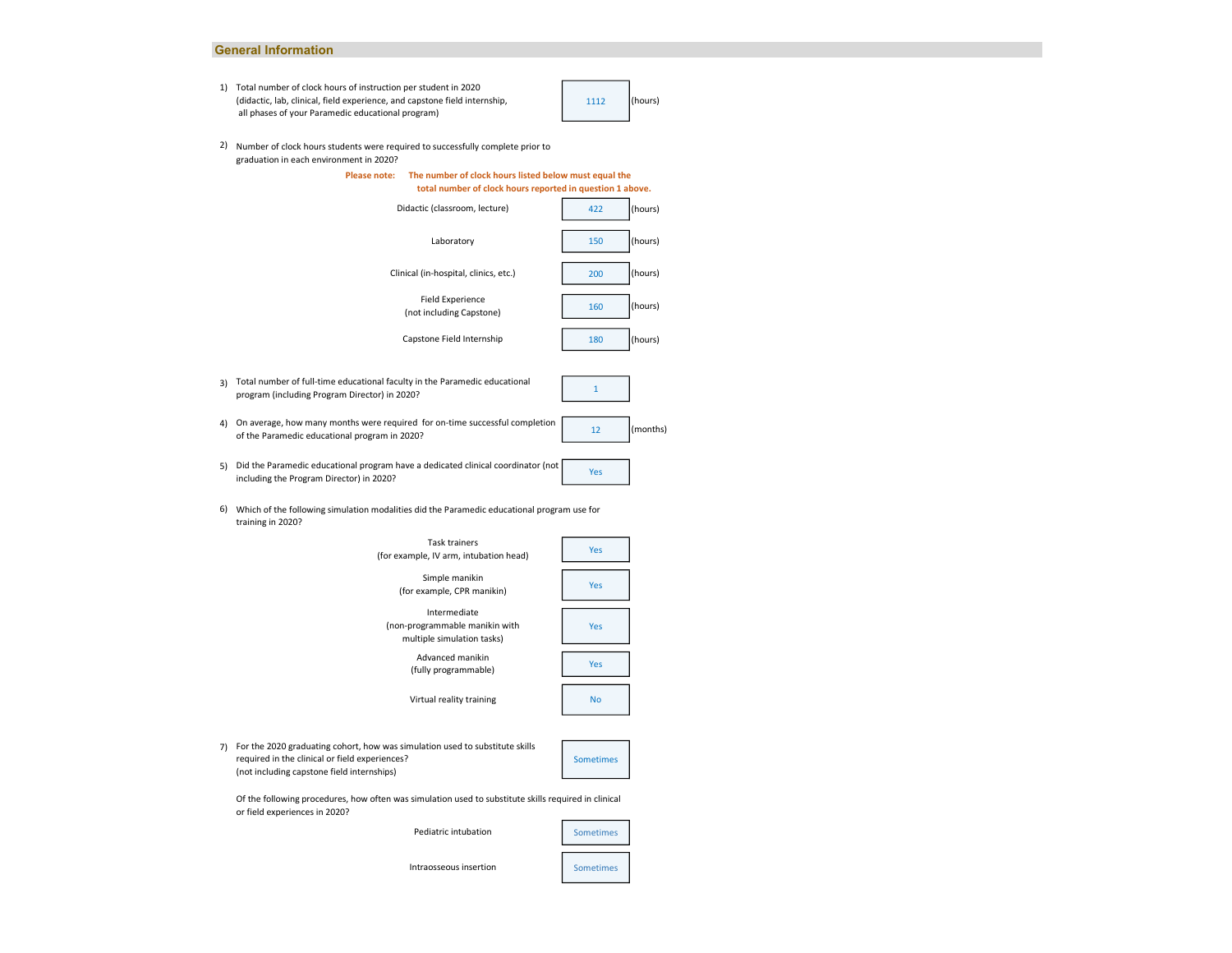

8) Which of the following ranges most accurately reflected the Paramedic \$500,001 educational program's annual operating budget in 2020?

\$1,000,000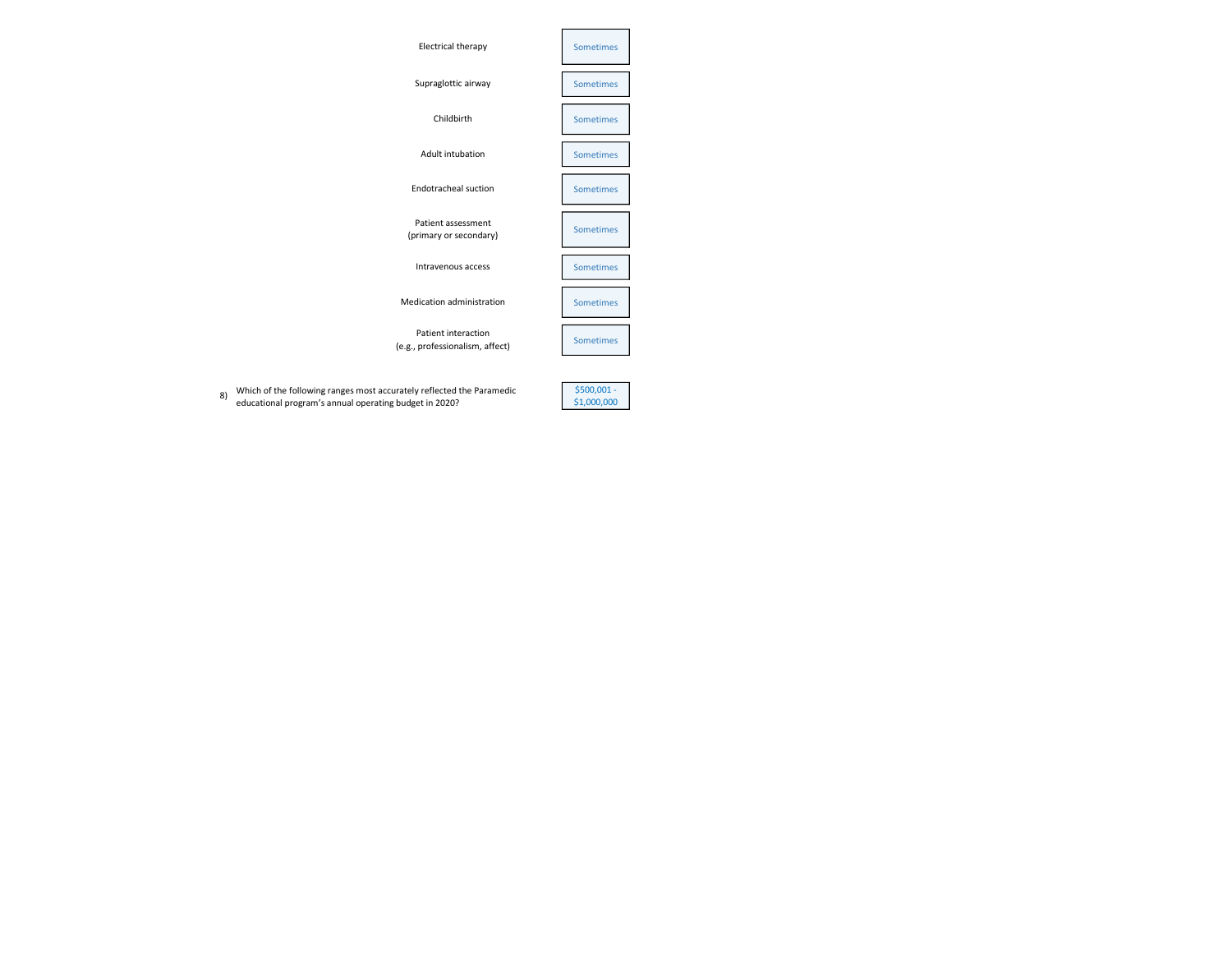9) Which professional award(s) did the Paramedic educational program offer in 2020?



#### 10) What percentage of graduates in 2020 enrolled for the award identified?



## COVID SPECIFIC

11) During the COVID pandemic in 2020, did the Paramedic educational program shutdown (100% cessation of all activities) for any amount of time?

| Yes |   |
|-----|---|
| 1   |   |
|     | % |

No

Number of students not returning/withdrew in 2020? (e.g. modified delivery format, personal illness, family illness, etc.)

educational program specifically in 2020 due to COVID impacts?

12) Did any students NOT return/withdraw from the Paramedic

Percentage of students that did not return in 2020?

Did access to PPE in 2020 prevent the Paramedic educational program from  $\overline{N}$  No offering clinical or field experiences to students?

| Yes               |
|-------------------|
| No                |
| Increased         |
| Increased         |
| Increased         |
| <b>No Changes</b> |
| <b>No Changes</b> |
| <b>No Changes</b> |
| <b>No Changes</b> |
| <b>No Changes</b> |
| <b>No Changes</b> |
| <b>No Changes</b> |
| <b>No Changes</b> |

- 14) Did the Paramedic curriculum require changes in 2020 due to the COVID<br>Pandomic2 pandemic?
	- Hold on new student cohorts:

Number of in-person education sessions:

Use of simulation training:

On-line didactic education delivery:

Total training hours:

Traditional classroom lecture environment hours:

Laboratory simulation hours:

Clinical training hours:

Field training hours:

Total number of live patient experiences: (field and capstone)

Total number of required skills: (e.g., IVs, intubation, cardiac skills, etc.)

Number of clinical sites: